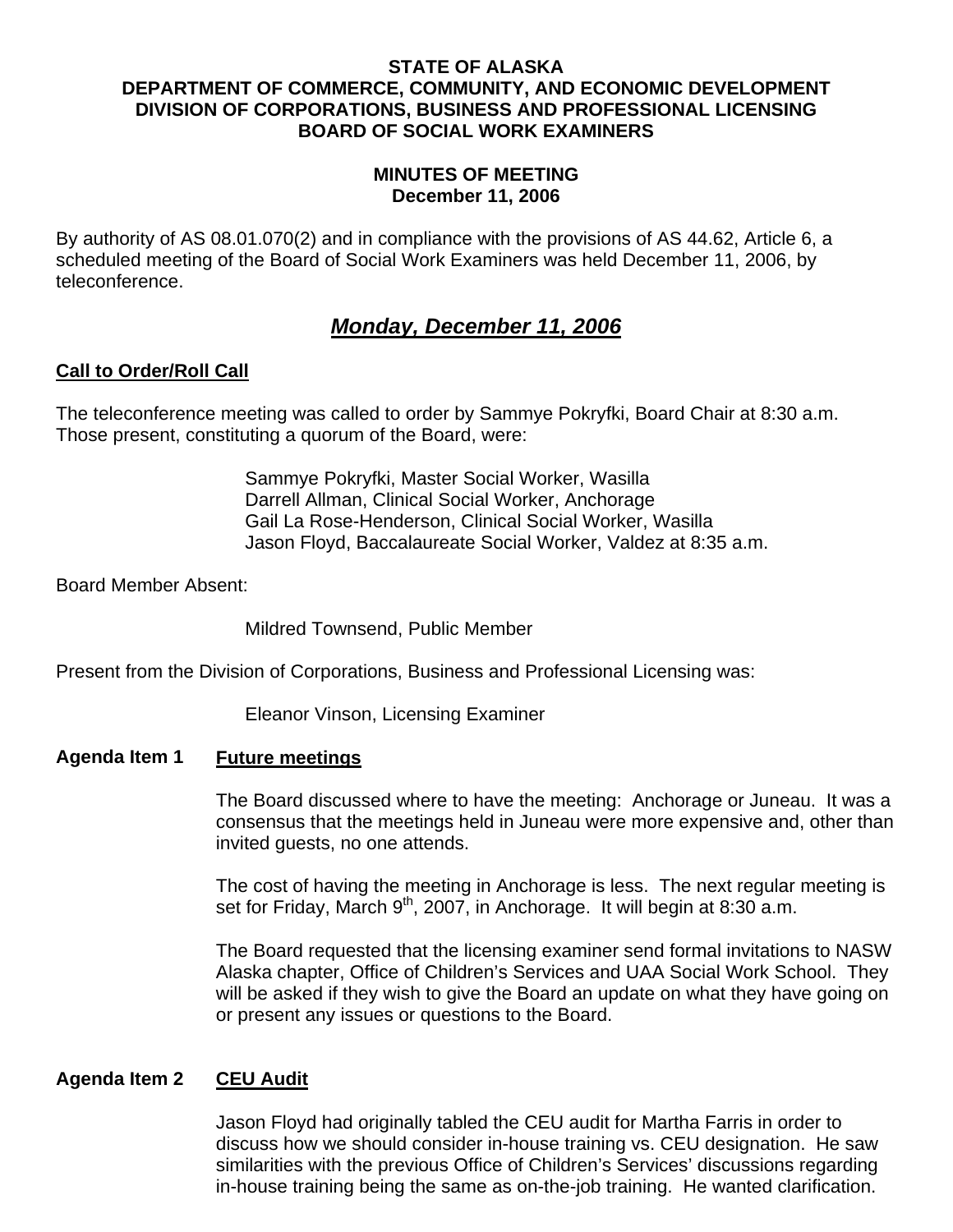Sammye Pokryfki pointed out that the OCS CEUs previously refused were orientation, not on-the-job training. The questions arose because the regulation was related to new employee orientation, not in-house training. On Ms. Farris' CEUs, she did not see where it was orientation.

Gail La Rose-Henderson noted that the regulation refers to orientation. **12 AAC 18.220. APPROVED CONTINUING EDUCATION ACTIVITIES.** (a) To be accepted by the board, continuing education must contribute directly to the professional competency of a social worker and must be directly related to the skills and knowledge required to implement social work principles and methods as defined in AS 08.95.990. ……

(c) Hours spent in job orientation may not be accepted as continuing education contact hours.

Jason Floyd removed his "table" of the CEU audit vote.

# **Agenda Item 3 Regulation Discussions**

Sammye Pokryfki found seven areas in the regulations that have come up in the previous meetings during the last several years. She asked the Board members to independently study these areas, come back to the next teleconference meeting, and determine if the Board wishes to reconsider them.

1. Application denial

## **12 AAC 18.140. REASONS FOR APPLICATION DENIAL. ……**

(b) Notwithstanding (a) of this section, a person who has been convicted of a felony crime against a person described in AS 11.41 within the ten years before the date of application, is unfit for licensure under AS 08.95.110, and that person's application for licensure under AS 08.95.110 will be denied.

2. Temporary licensure

This was addressed previously because it was taking so long to obtain a temporary license. It was the official transcripts that were taking so long to receive. The Board has previously given the licensing examiners permission to issue a temporary license using an unofficial transcript. The permanent license still requires an official transcript. The Board never went back and changed the regulation and it is unclear regarding temporary licenses.

3. Limiting CEU by distance education

In the past, the Board had questioned whether to limit the number of distance CEUs to 50% of the required number of CEUs. There is currently no regulation in place.

4. Exam extensions

The centralized regulations give only one year before an applicant must submit an updated application and references if the applicant has not been in contact with the department and two years if they have been in contact with the department. The Board may want to look at this because of the extension requests received.

5. Requiring a pre-approval for plan of supervision.

The Board had been told previously by the Department of Law that there were no statutes supporting pre-approval. Counselors have a specific regulation. (Staff will email the regulation to the Board members.)